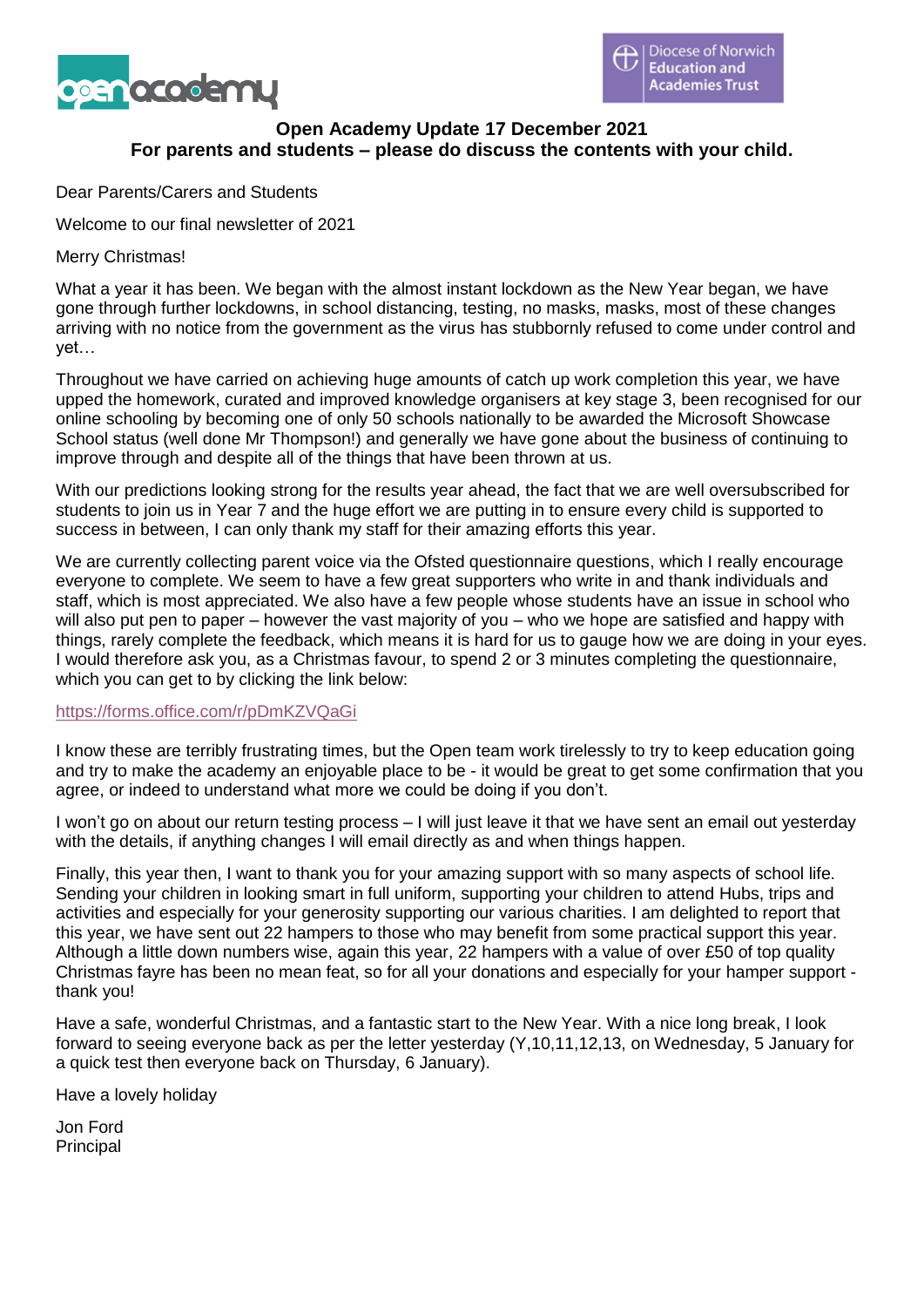

#### **Contents:**

- **1. Rewards**
- **2. Year 7 News**
- **3. Year 8 News**
- **4. Year 9 News**
- **5. Madrid Trip**
- **6. Year 10 News**
- **7. Year 11 News**
- **8. 6th Form News**
- **9. Careers**
- **10. Library News**
- **11. Attendance**
- **12. Chaplain's Reflection**

### **1. Rewards**

What an amazing end of the term, seeing so many students being rewarded for their achievements.

We have seen the top tutor group in each year be rewarded for having the highest attendance. I have to say I was a little surprised at how many students turned the marshmallows down on their hot chocolate!

We have seen 75 students across all five year groups be rewarded for their achievements, whether it was for the best rubrics score for completing their homework, the highest LEARNT achievement points or being nominated by their year team, we want to say a huge congratulations to all students involved.

We hope that these rewards can motivate other students to keep working hard as some of you were so close to making it this time with only a couple of points in it.

WELL DONE again to everyone!

Miss Whitwood Head of Whole School Rewards

#### **2. Year 7 News**

No update.

Mrs Pearsall – Head of Year 7 Mr Hawkins – Cover Supervisor

#### **3. Year 8 News**

So here we are, on the final day of term! As a year team we are exceptionally proud of how well Year 8 have done as a group, and as a team, since the start of this academic year.

We are known throughout the school as a positive, motivated, polite, and hard-working year, and we aim to continue to build on our reputation next term. We have led the year group standing for achievement points throughout the year, and the vast majority of students have demonstrated consistently focused and effective behaviour for learning, and excellent progress.

As the longest term of the year, the autumn term can feel a bit gruelling – especially when the clocks change. As such, it has been wonderful to see the resilience and perseverance shown by Year 8 in making sure that they have maintained their standards and concentrated on putting their learning first. It has been a pleasure to teach (and learn from) inquisitive, perceptive, and imaginative students.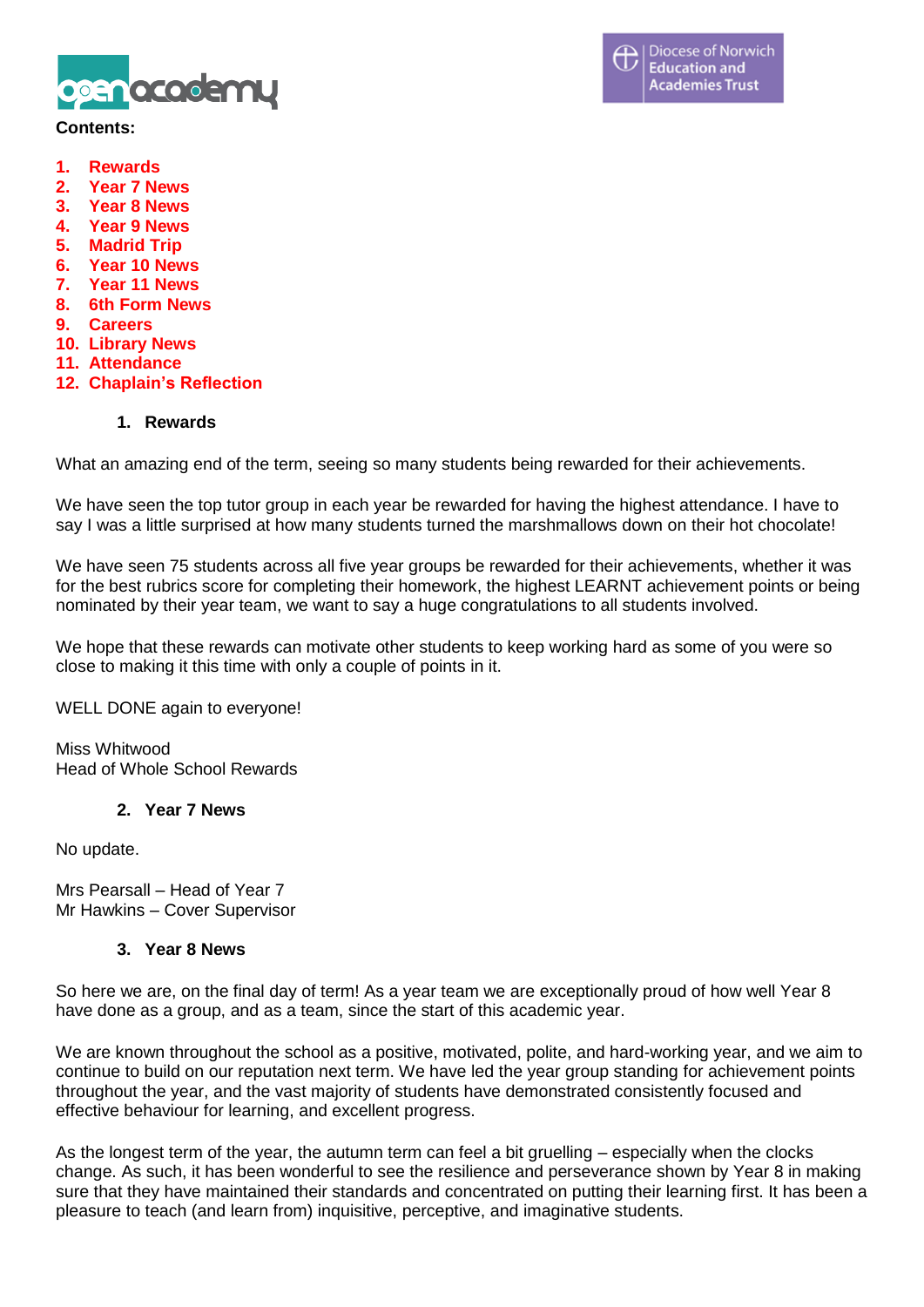

Our top achievers this term: Tyler Paul, Isioma Onuchukwu, Lilly-Anna Nash, Madison Gray, Areen Mohammed Ali and Kian Wright. Well done to you all for you for your hard work, commitment and enthusiasm. The top students have been changing all the time and it is still very close with only a few achievement points between them all. We are excited to see what happens next term.

We have enjoyed lunches, breakfasts and chocolates over the last few days celebrating the successes with some individuals in the year group. We hope they have enjoyed it as much as we have. There will be plenty more opportunities soon to celebrate successes.

It is important that students take the opportunity to rest and recharge over the holiday period. When we come back, we have a short half term, so it is vital that Year 8 come back ready to hit the ground running and maintain momentum with their learning. The half term will flash by, so we need to be focused from the very start.

We would ask parents and guardians to make sure that Year 8 are ready to come back with correct uniform as per the uniform policy, and fully equipped with pens, pencils, rulers, etc., so that they are ready to learn in each and every lesson.

We hope that you have a restful and enjoyable Christmas and New Year, and look forward to seeing our amazing young people in January.

Ms Whitwood and Mr Crawford - Heads of Year 8 Mrs Lamb - Assistant Head of Year 8

## **4. Year 9 News**

The final day of the first term is upon us. It has been a long time since the start of this school year but Year 9 have excelled themselves with fantastic resilience, grit, determination and positivity. As I write it is just 8 days to go until the big  $25<sup>th</sup>$ .

Achievement points still pour in for Y9 which is great to see, even in the final week. This is testimony to the dedication, hard work and wonderful ability of our year group. The current tally for this week is:

 $AED - 35$  $LGA - 39$ RPH – 25 NST – 32

When students return in January please ensure that they are all in the correct uniform. This means skirts/trousers and not leggings. Also, can they have their blazers as these are part of the uniform code. Hoodies are not allowed but coats/jackets are if allowed by teachers in their ventilated classrooms.

Also, there has been a growing concern for equipment with more and more students asking for a pen in many of their lessons. Students are to come to school prepared for their learning, which includes the necessary equipment. Obviously, there is equipment which can be borrowed, but this should not be each lesson.

Finally, I want to thank you all for your continued support in these challenging times. The Covid pandemic has had a large impact on the learning of students all across the country and has affected everyone in different ways. It is only with your support that as a school we can continue to develop and grow as a safe place for students to come and learn.

I wish you all a fantastic, safe and healthy winter break and that students come back in January ready and raring to continue their learning journey at Open Academy.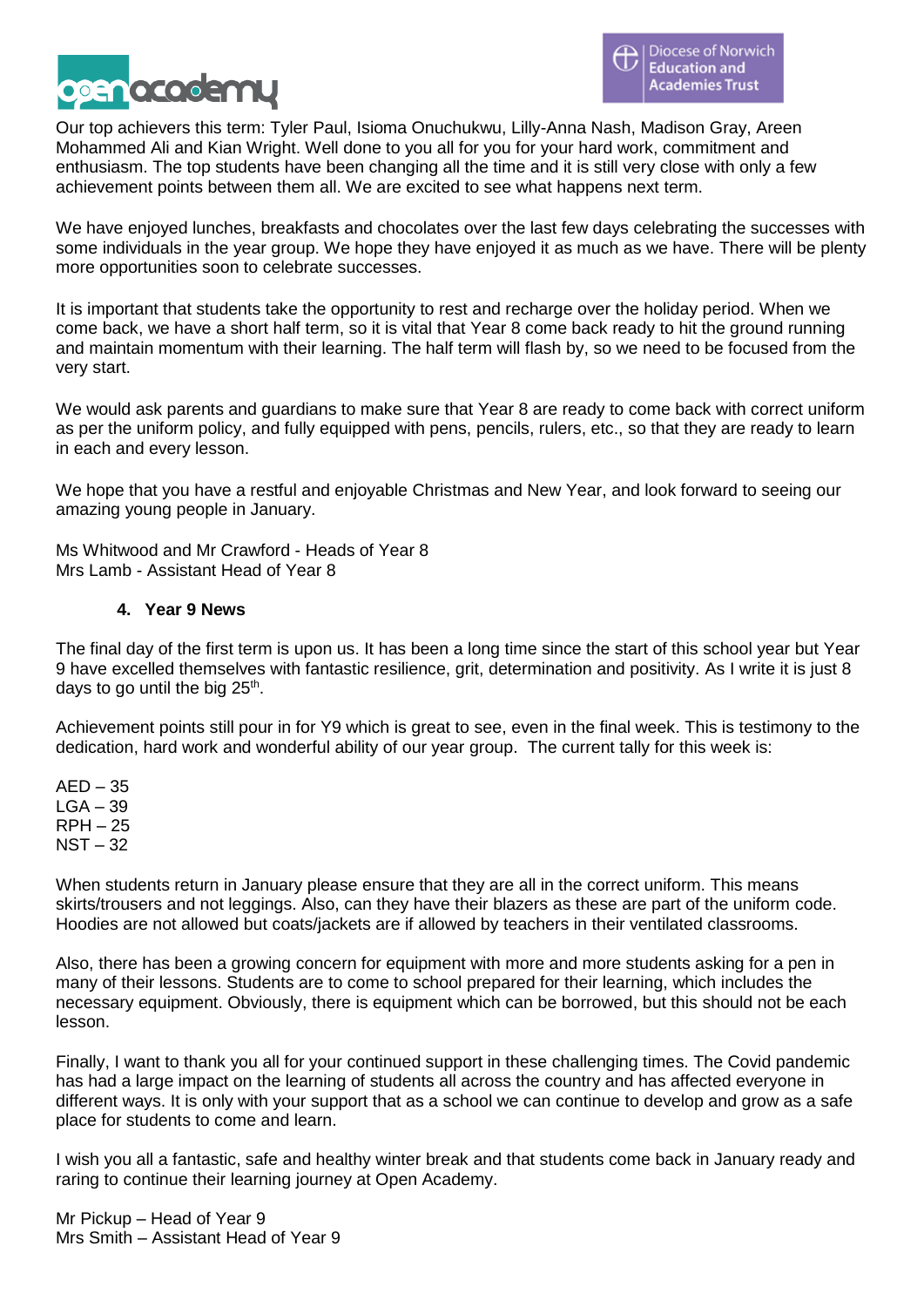

# **5. Madrid Trip**

Your son or daughter has been told by now if they have a place (or a reserve space) on the trip to Madrid. A confirmation letter is being sent home to those students with more details.

Thank you for your interest in this trip – it is great to be able to take the students away, and there will be more chances in the future.

Ms Stickland Teacher – Head of Academic Faculty

# **6. Year 10 News**

End of term! All students have worked hard this term and now deserve a well-earned Merry Christmas and Happy New Year.

Top achievers for week commencing 13 December are: Teyla Young, Ella Iftimie-Hau, Jamil Ali, Josh Tidd, Kimora Alexander, Kelsey Holman, Reema Alguarashi, Torri Ashton, Sade Woollard, Angelos Chatzopoulos, Jayden Muzembe, Gera Deracovs, James Hoye. Well done to you all.

Top achievers this half term are Gerrard Sandell, Isla Gardner, Jamil Ali, Lisa Kracewicz, James Hoye, Sade Woollard, Dalia Rosca, Summer Maccormack, Ahmed Tsinev and Rose Wheatley. Congratulations.

The tutor groups have made a real effort again this year with their decorating. It was so hard to choose a winner but the winner this year is Miss Luter's tutor group with Mr Thurston's tutor group coming a very close second.

We think that Miss Luter's tutor group thoroughly enjoyed making their recycled decorations!



Mr Lambert – Head of Year 10 Mrs Roe – Assistant Head of Year 10

# **7. Year 11 News**

Merry Christmas! Autumn term is over and the first round of mock exams have been completed. The students have all worked so hard over the last term; I am so proud of the maturity they have shown in Year 11 so far and am looking forward to an amazing Spring term.

I know many of our Year 11 are spending lots of time revising at home, but I want to let them know to ensure they take the opportunity to switch off a bit over Christmas and forget about their studies for a little while, so they can come back to their busy Spring term fully rested and ready to go.

We had a celebration breakfast this morning at school where 15 Year 11 students were rewarded for their hard work this term. Well done to the following students:

Highest LEARNT Points – Chloe Warner, Emily Perritt, Ema Vaskyte, Sugar Chapman & Cintia Cardosa Best Homework Marks – Tom Walker, Melissa Mills, Adrian Colcer, Izzy Taylor & Zak Pitts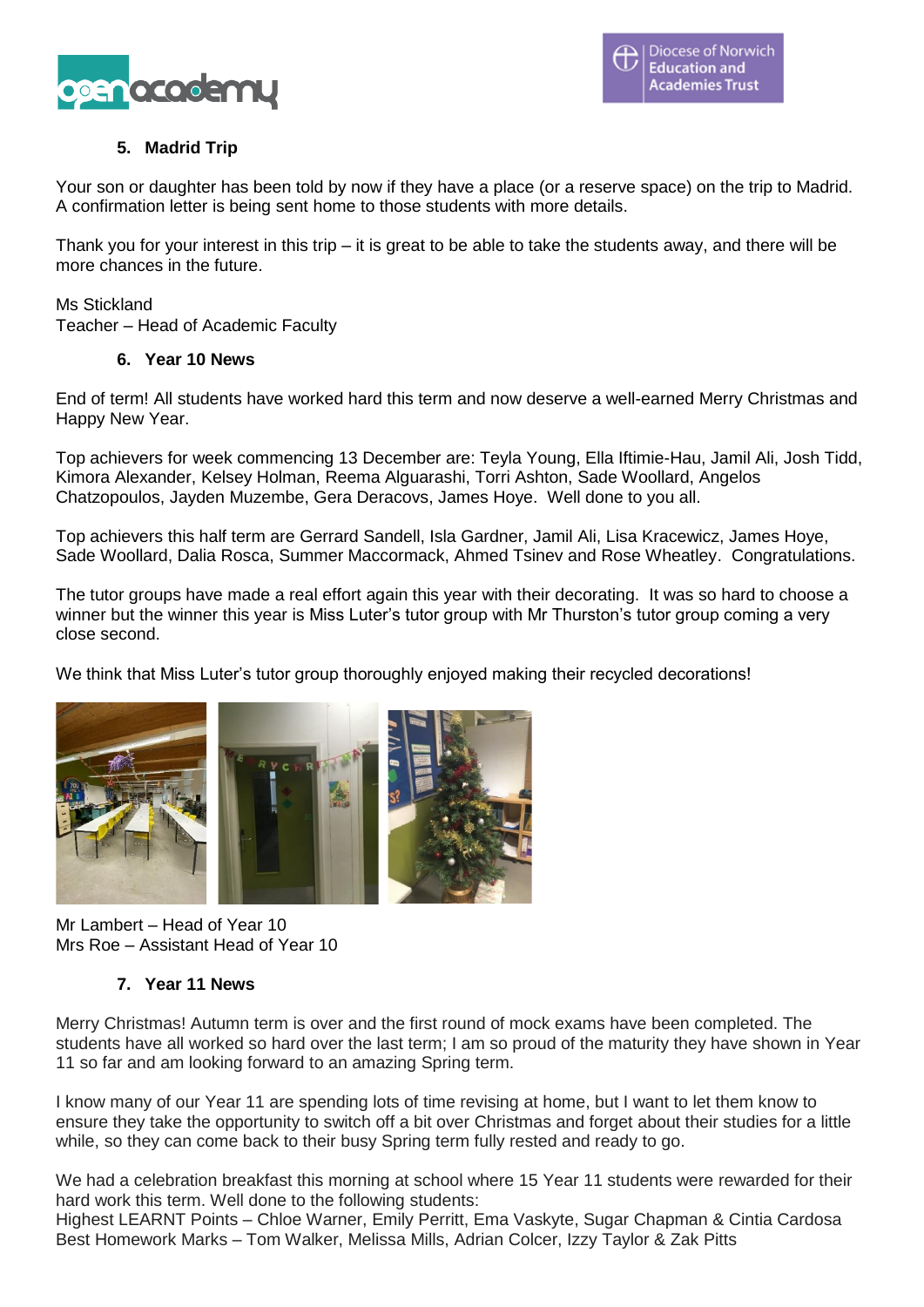

Wild Cards (HOY/AHOY Choice) – Jess Wicks, Scarlett Taylor, Alfie Deadman, Connor Matthews & Harley Roxby

I'd like to thank all parents for their continued support; I hope you have a very merry Christmas.

Mrs Clayton – Head of Year 11 Mrs Roberts – Assistant Head of Year 11

# **8. 6th Form News**

What a term. We made it hooray! It has been the longest of terms, with the freezing cold classrooms and the rising Covid numbers making most weeks seem even longer. However, in many ways this has been the BEST term I have experienced in 6th Form. Students never fail to impress me with their humour and dedication and hard work. It says a lot that I actually look forward to coming into work each day doesn't it. And a huge part of that is our amazing students.

# **Over the Xmas holidays**

Please remember that I am only an email away. Students probably all know by now that I'm pretty swift on the email replies, so if at any point they need a chat, or are worried about anything at all, just get in touch with me.

# **UCAS**

A humongous well done to those Year 13 students that have put in so much work to complete and send off their UCAS applications. We have already started seeing some offers coming in which is absolutely amazing! Keep checking your UCAS as more may flood in over the holidays.

## **NCS**

The 6th Form area and the Football block have seen some changes. Huge thank you and well done to the Year 12s and the NCS staff for a really successful NCS programme. A date for your diaries – **Tuesday, 11 January 5:30pm – 7:30pm** – NCS will be holding a celebration evening at The Nest where all Year 12 are invited to attend and collect their certificates. Letters will be handed out on the first day back after Christmas. See below some pics from the programme:



All that is left for me to say is **Feliz Navidad**. Be safe. Be merry. And I'll see you in 2022.

Mrs Molloy Head of  $6<sup>th</sup>$  Form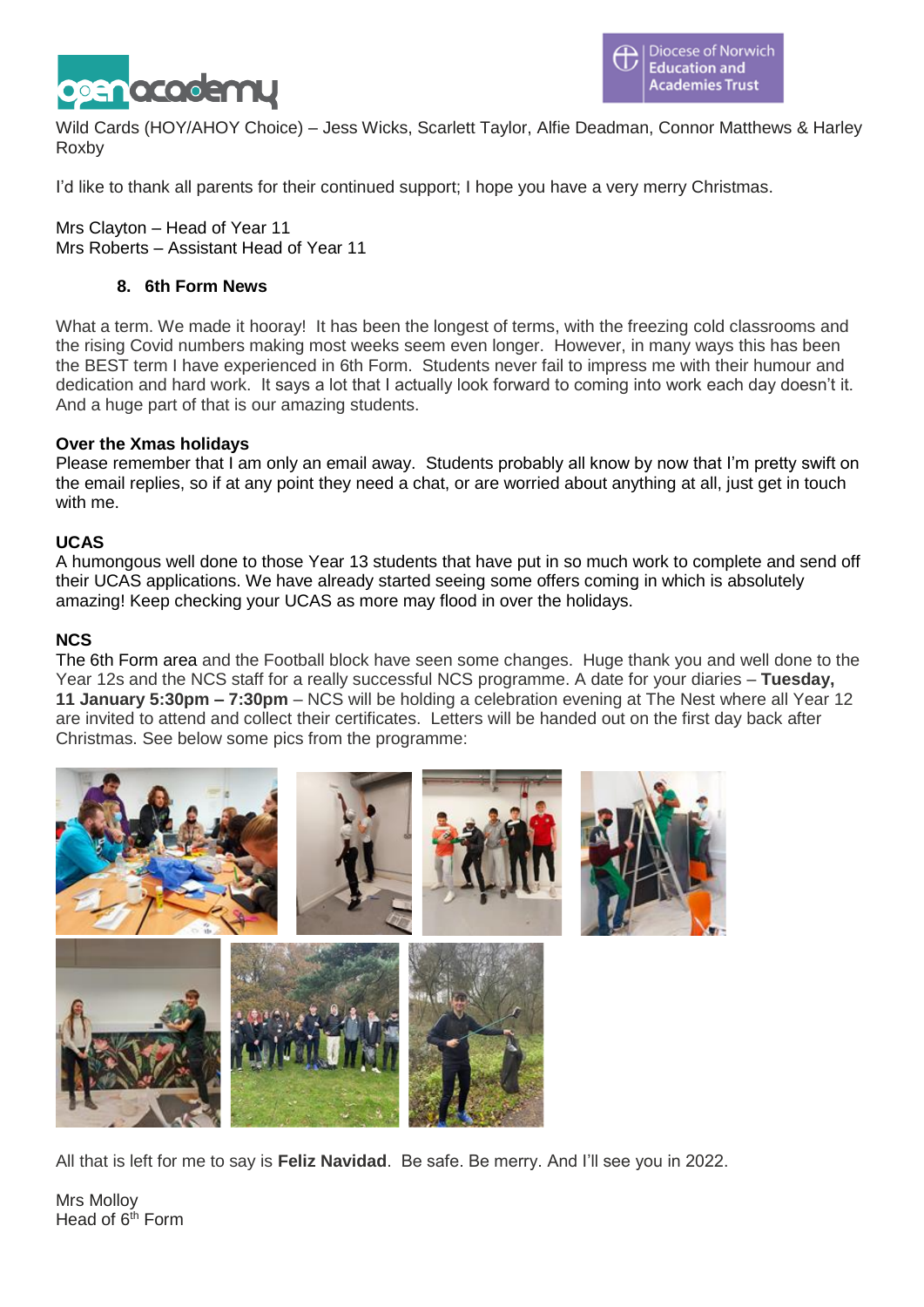

## **9. Careers**

There is still time for our Year 11 students to consider their Post-16 choices and help is available from our visiting Careers Adviser and from myself for those who are still unsure of their next steps. Applications for our own 6th Form remain open - simply go to the Open Academy website, 6th Form/Apply and the application form is there to fill in. Completed forms can be emailed to [caroline.davies@open](mailto:caroline.davies@open-academy.org.uk)[academy.org.uk](mailto:caroline.davies@open-academy.org.uk) . For students who are thinking of City College, the College has produced a helpful series of videos covering all the vocational courses they offer and which careers and job-roles the courses might lead to. The link is <https://www.ccn.ac.uk/info-events/>

Our Sector of the Month for December and the festive season is hospitality. This is an important sector which has been hit hard by the pandemic and covers hotels, bars, restaurants, nightclubs and conference centres. More information about all the different kinds of roles in the sector can be found at <https://www.icanbea.org.uk/app/explore/industries/hospitality-103/> and may particularly interest students who enjoy Food Technology or Business Studies. Many of our 6th Form students have part time jobs in the sector and this is great practice to improve 'soft skills' which are vital in many other employment sectors – time management, organisation skills, personal presentation, communication skills, the ability to stay calm and attention to detail.

A reminder that all Open Academy students have access to our careers information platform Unifrog. Whether you have a particular career or field in mind or just want to browse for general information or guidance, Unifrog is the perfect place to start. Students can log in using their Open Academy email address at [www.unifrog.org](http://www.unifrog.org/)

Dr Davies Careers Facilitator and Assistant Head of Sixth Form

## **10. Library News**

## **Reading Shout Outs!**

This week we held a celebration in the library for our Accelerated Reader top 20. This rewards students who have taken and passed the most Accelerated Reader quizzes this term. We celebrated the students' success with hot chocolates, games and crafts. Well done to the following students who made it into the Top 20:

Rebecca Shapcott, Jayden Alden, Lena Warwrzyniak, Isla Armes, Amy Toms, Harley Ringer, Riley Brooks, Ada Anil, Layla Smith-Howell, Millie Hagger, Ria Wilsea, Samuel Hutt-Jeffery, Queenie-Rose Newrick, Leonard Read, Kayden Smith-Powell, Deacon Bobbin, Steven Ellis, Hannah Stagg, Kiera Boyd and Lucy-Rose Brown.

We would also like to congratulate the following students who won our December Reading Raffle for achieving 100% on an Accelerated Reader quiz in December: Riley Brooks, Harley Ringer and Amy Toms.

## **Holiday Book Access**

A reminder that we have a school e-book platform that students are able to access over the holidays. With a library of over 3000 books, students have plenty to choose from including popular favourites and new releases. Students should go to <https://openacademy.eplatform.co/> and log in with their Microsoft email and password to borrow a book.

Wishing all our students a happy holiday. We look forward to seeing you again in the New Year!

Miss Ling Librarian

## **11. Attendance**

Don't forget to use our student absence email address to notify ourselves of your son/daughter's absence from the Open Academy or any appointments.